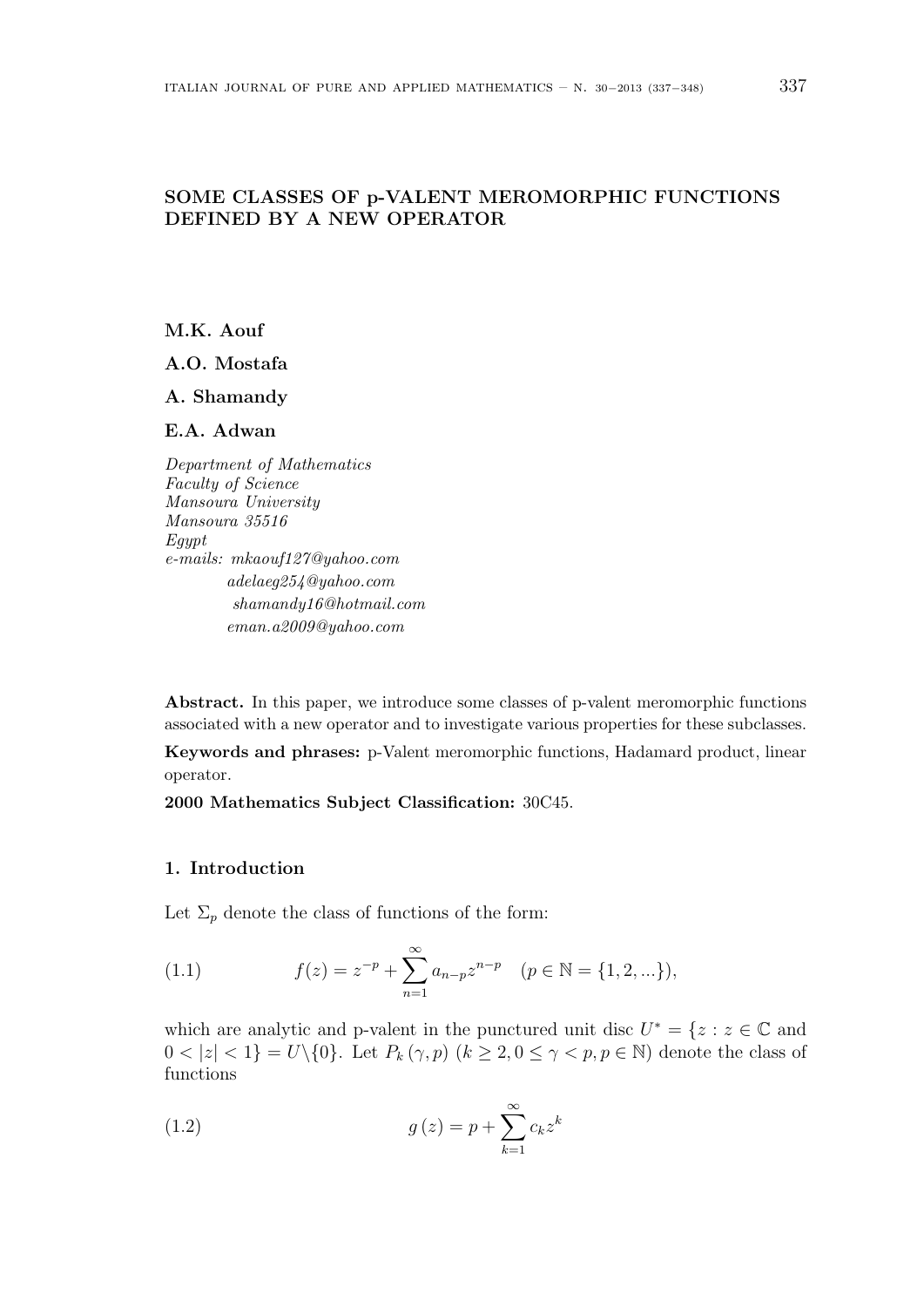which are analytic in *U* and satisfy for every  $r < 1$  ( $z = re^{i\theta} \in U$ ) the conditions

(1.3) 
$$
g(0) = p,
$$

$$
(2) \qquad \int_0^{2\pi} \frac{|\text{Re}\{g(z)\} - \gamma|}{(p - \gamma)} d\theta \le k\pi.
$$

The class  $P_k(\gamma, p)$  was introduced and studied by Aouf [1]. We note that:

- (1)  $P_k(\gamma, 1) = P_k(\gamma)$  ( $k \geq 2, 0 \leq \gamma < 1$ ) (see Padmanabhan and Parvatham [8]);
- (2)  $P_k(0,1) = P_k$   $(k \ge 2)$  (see Pinchuk [9] and Robertson [10]);
- (3)  $P_2(\gamma, p) = P(\gamma, p)$   $(0 \le \gamma < p, p \in \mathbb{N})$ , where  $P(\gamma, p)$  is the class of functions *g* of the form (1.2) and satisfy the conditions  $g(0)=p$  and  $\text{Re}{g(z)} > \gamma$  $(0 \leq \gamma < p)$  in *U*;
- (4)  $P_2(0,1) = P$ , where *P* is the class of functions with positive real part in *U*;
- (5)  $P_2(\gamma, 1) = P(\gamma) \ (0 \le \gamma < 1)$ , where  $h(z) = (1 \gamma) p(z) + \gamma$ ,  $h(z) \in P(\gamma)$ and  $p(z) \in P$ .

From (1.2), we have  $g(z) \in P_k(\gamma, p)$  if and only if there exists  $g_i \in P(\gamma, p)$ ,  $i = 1, 2$  such that (see [1])

(1.4) 
$$
g(z) = \left(\frac{k}{4} + \frac{1}{2}\right)g_1(z) - \left(\frac{k}{4} - \frac{1}{2}\right)g_2(z) \quad (z \in U).
$$

For analytic functions  $f(z) \in \sum_p$ , given by  $(1.1)$  and  $\phi(z) \in \sum_p$  given by  $\phi(z) =$ *z <sup>−</sup><sup>p</sup>* + ∑*∞*  $\sum_{n=1}$  *b*<sub>*n*−*p*</sub>*z*<sup>*n*−*p*</sup> (*p* ∈ N), the Hadamard product (or convolution) of *f* (*z*) and  $\phi(z)$ , is defined by

(1.5) 
$$
(f * \phi)(z) = z^{-p} + \sum_{n=1}^{\infty} a_{n-p} b_{n-p} z^{n-p} = (\phi * f)(z).
$$

Aqlan et al. [4] defined the operator  $Q_{\beta,p}^{\alpha} : \sum_{p} \to \sum_{p}$  by:

(1.6) 
$$
Q_{\beta,p}^{\alpha}f(z) = \begin{cases} z^{-p} + \frac{\Gamma(\alpha+\beta)}{\Gamma(\beta)} \sum_{n=1}^{\infty} \frac{\Gamma(n+\beta)}{\Gamma(n+\beta+\alpha)} a_{n-p} z^{n-p} & \text{if } \beta > -1; \\ f(z) & \text{if } \alpha = 0 \ \beta > -1; p \in \mathbb{N}; f \in \Sigma_p. \end{cases}
$$

Mostafa [7] used Aqlan et al. operator and defined the following linear operator  $H^{\alpha}_{p,\beta,\mu}: \Sigma_p \to \Sigma_p$  as follows: First put

(1.7) 
$$
G_{\beta,p}^{\alpha}(z) = z^{-p} + \frac{\Gamma(\alpha+\beta)}{\Gamma(\beta)} \sum_{n=1}^{\infty} \frac{\Gamma(n+\beta)}{\Gamma(n+\beta+\alpha)} z^{n-p} \quad (p \in \mathbb{N})
$$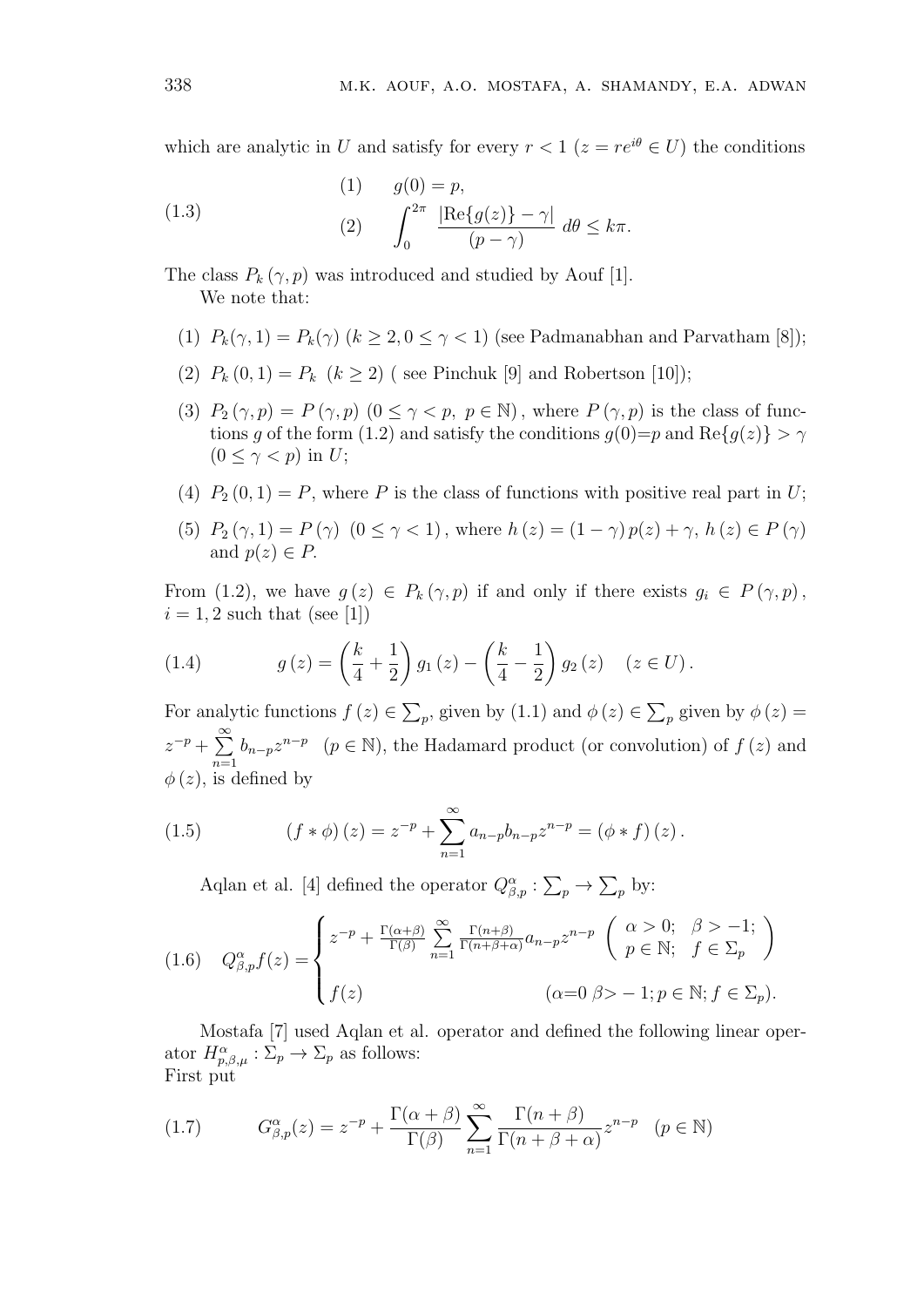and let  $G^{\alpha *}_{\beta,p,\mu}$  be defined by

(1.8) 
$$
G_{\beta,p}^{\alpha}(z) * G_{\beta,p,\mu}^{\alpha*}(z) = \frac{1}{z^p (1-z)^{\mu}} \ (\mu > 0; p \in \mathbb{N}).
$$

Then

1.9 
$$
H_{p,\beta,\mu}^{\alpha}f(z) = G_{\beta,p}^{\alpha*}(z) * f(z) \quad (f \in \Sigma_p).
$$

Using (1*.*7) and (1*.*9), we have

(1.10) 
$$
H_{p,\beta,\mu}^{\alpha}f(z) = z^{-p} + \frac{\Gamma(\beta)}{\Gamma(\alpha+\beta)} \sum_{n=1}^{\infty} \frac{\Gamma(n+\beta+\alpha)(\mu)_n}{\Gamma(n+\beta)(1)_n} a_{n-p} z^{n-p},
$$

where  $(\nu)_n$  denotes the Pochhammer symbol given by

$$
(\nu)_n = \frac{\Gamma(\nu + n)}{\Gamma(\nu)} = \begin{cases} 1 & (n = 0) \\ \nu(\nu + 1)...(\nu + n - 1) & (n \in \mathbb{N}). \end{cases}
$$

It is readily verified from (1*.*10) that (see [7])

(1.11) 
$$
z(H_{p,\beta,\mu}^{\alpha}f(z))' = (\alpha+\beta)H_{p,\beta,\mu}^{\alpha+1}f(z) - (\alpha+\beta+p)H_{p,\beta,\mu}^{\alpha}f(z)
$$

and

(1.12) 
$$
z(H_{p,\beta,\mu}^{\alpha}f(z))' = \mu H_{p,\beta,\mu+1}^{\alpha}f(z) - (\mu+p)H_{p,\beta,\mu}^{\alpha}f(z).
$$

It is noticed that, putting  $\mu = 1$  in (1.10), we obtain the operator

(1.13) 
$$
H_{p,\beta,1}^{\alpha}f(z) = H_{p,\beta}^{\alpha}f(z) = z^{-p} + \frac{\Gamma(\beta)}{\Gamma(\alpha+\beta)} \sum_{n=1}^{\infty} \frac{\Gamma(n+\alpha+\beta)}{\Gamma(n+\beta)} a_{n-p} z^{n-p}.
$$

Now we define the following subclasses of the class  $\sum_{p}$  for  $0 \leq \gamma, \beta < p, p \in \mathbb{N}$ and  $k\geq 2$  :

(1.14) 
$$
\sum S_k(p,\gamma) = \left\{ f(z) \in \sum_p : -\frac{zf'(z)}{f(z)} \in P_k(p,\gamma), z \in U \right\},\,
$$

(1.15) 
$$
\sum C_k(p,\gamma) = \left\{ f(z) \in \sum_p : -\frac{\left( z f^{'}(z) \right)^{'} }{f^{'}(z)} \in P_k(p,\gamma), z \in U \right\},\
$$

$$
\sum V_k(p, \gamma, \zeta)
$$
\n
$$
(1.16) \qquad \qquad = \left\{ f(z) \in \sum_p g(z) \in \sum S_2(p, \gamma) : -\frac{zf'(z)}{g(z)} \in P_k(p, \zeta), z \in U \right\}
$$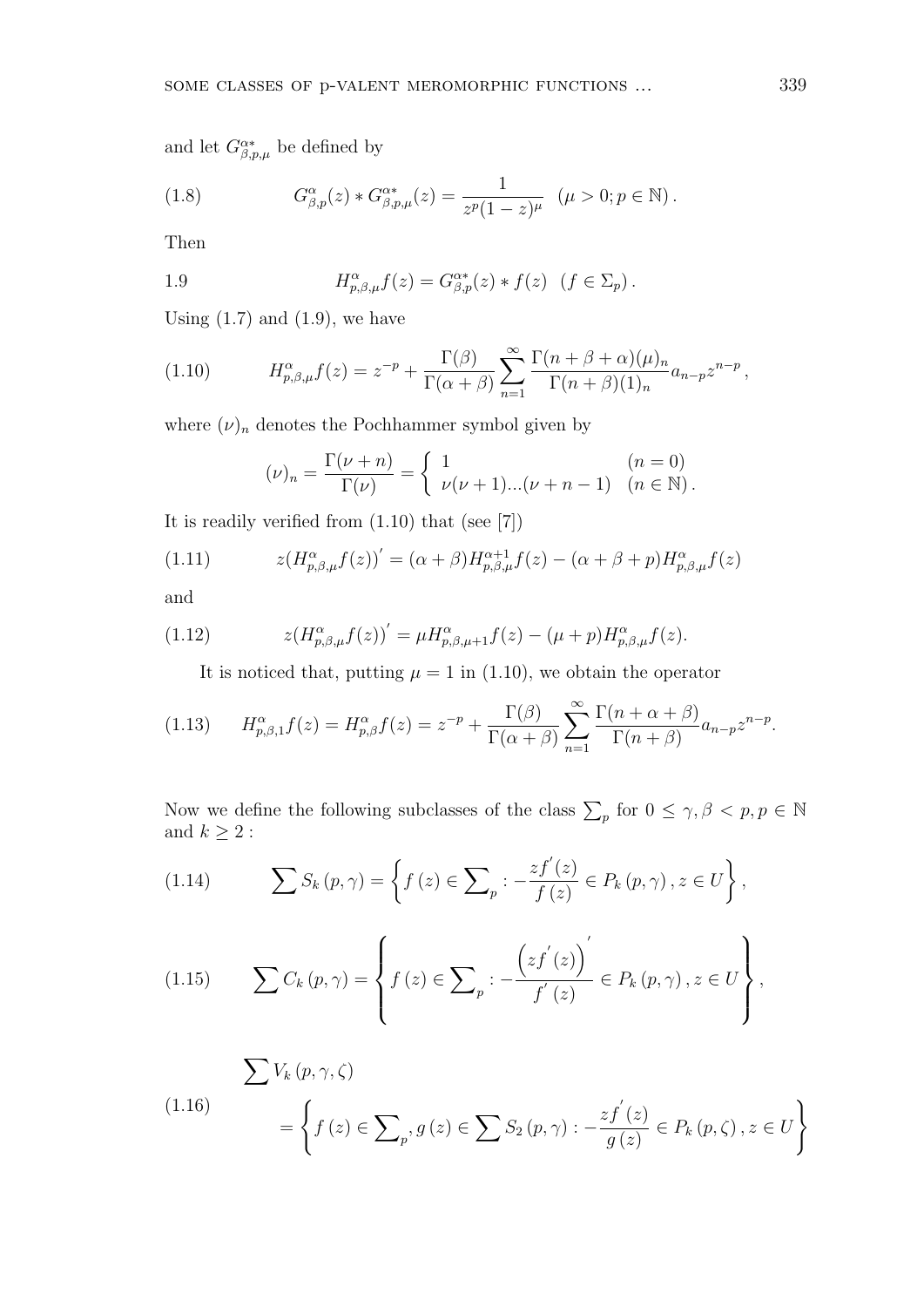and

$$
\sum V_k^*(p, \gamma, \zeta)
$$
\n
$$
(1.17) \quad = \left\{ f(z) \in \sum_p g(z) \in \sum C_2(p, \gamma) : -\frac{\left(zf^{'}(z)\right)^{'}}{g^{'}(z)} \in P_k(p, \zeta), z \in U \right\}.
$$

We can easily see that:

(1.18) 
$$
f(z) \in \sum C_k(p,\gamma) \iff -\frac{zf'(z)}{p} \in \sum S_k(p,\gamma)
$$

and

(1.19) 
$$
f(z) \in \sum V_k^*(p, \gamma, \zeta) \iff -\frac{zf'(z)}{p} \in \sum V_k(p, \gamma, \xi).
$$

We note that, for special choices for the parameters  $k$  and  $\gamma$  involved in the above classes, we can obtain well-known subclasses

$$
\sum S_2(p,\gamma) = \sum S_p^*(\gamma), \sum C_2(p,\gamma) = \sum C_p(\gamma),
$$
  

$$
\sum V_2(p,\gamma,\zeta) = \sum V_p(\gamma,\zeta) \text{ and } \sum V_2^*(p,\gamma,\zeta) = \sum V_p^*(\gamma,\zeta).
$$

The classes  $\sum S_p^*(\gamma)$ ,  $\sum C_p(\gamma)$ ,  $\sum V_p(\gamma, \zeta)$  and  $\sum V_p^*(\gamma, \zeta)$  denote the meromorphic p-valent starlike of order *γ*, meromorphic p-valent convex of order *γ*, meromorphic p-valent close-to-convex of order  $\gamma$  and type  $\zeta(0 \leq \gamma, \zeta \leq p, p \in \mathbb{N})$  and meromorphic p-valent quasi-convex of order  $\gamma$  and type  $\zeta(0 \leq \gamma, \zeta \leq p, p \in \mathbb{N})$ . The classes  $\sum S_p^*(\gamma)$  and  $\sum C_p(\gamma)$  were studied by Kumar and Shukla [5] and the classes  $\sum V_p(\gamma,\zeta)$  and  $\sum V_p^*(\gamma,\zeta)$  were introduced by Aouf et al. [2] and Aouf and Xu [3]*.*

Next, by using the linear operator  $H^{\alpha}_{p,\beta,\mu}f(z)$ , we introduce the following classes of analytic functions for  $0 \le \gamma, \zeta < p$  and  $k \ge 2$ 

$$
(1.20)\quad \sum S_{k,p}(\alpha,\beta,\mu;\gamma) = \left\{f(z) \in \sum_{p} : H^{\alpha}_{p,\beta,\mu}f(z) \in \sum S_{k}(p,\gamma), z \in U\right\},\,
$$

$$
(1.21)\quad \sum C_{k,p}(\alpha,\beta,\mu;\gamma) = \left\{f(z) \in \sum_{p} : H_{p,\beta,\mu}^{\alpha}f(z) \in \sum C_{k}(p,\gamma), z \in U\right\},\
$$

$$
(1.22)\ \sum V_{k,p}(\alpha,\beta,\mu;\gamma,\zeta) = \left\{f(z) \in \sum_{p} : H_{p,\beta,\mu}^{\alpha}f(z) \in \sum V_{k}(p,\zeta), z \in U\right\}
$$

and

$$
(1.23)\quad \sum V_{k,p}^*(\alpha,\beta,\mu;\gamma,\zeta) = \Big\{f(z) \in \sum\nolimits_p : H_{p,\beta,\mu}^{\alpha} f(z) \in \sum V_k^*(p,\zeta), z \in U\Big\}.
$$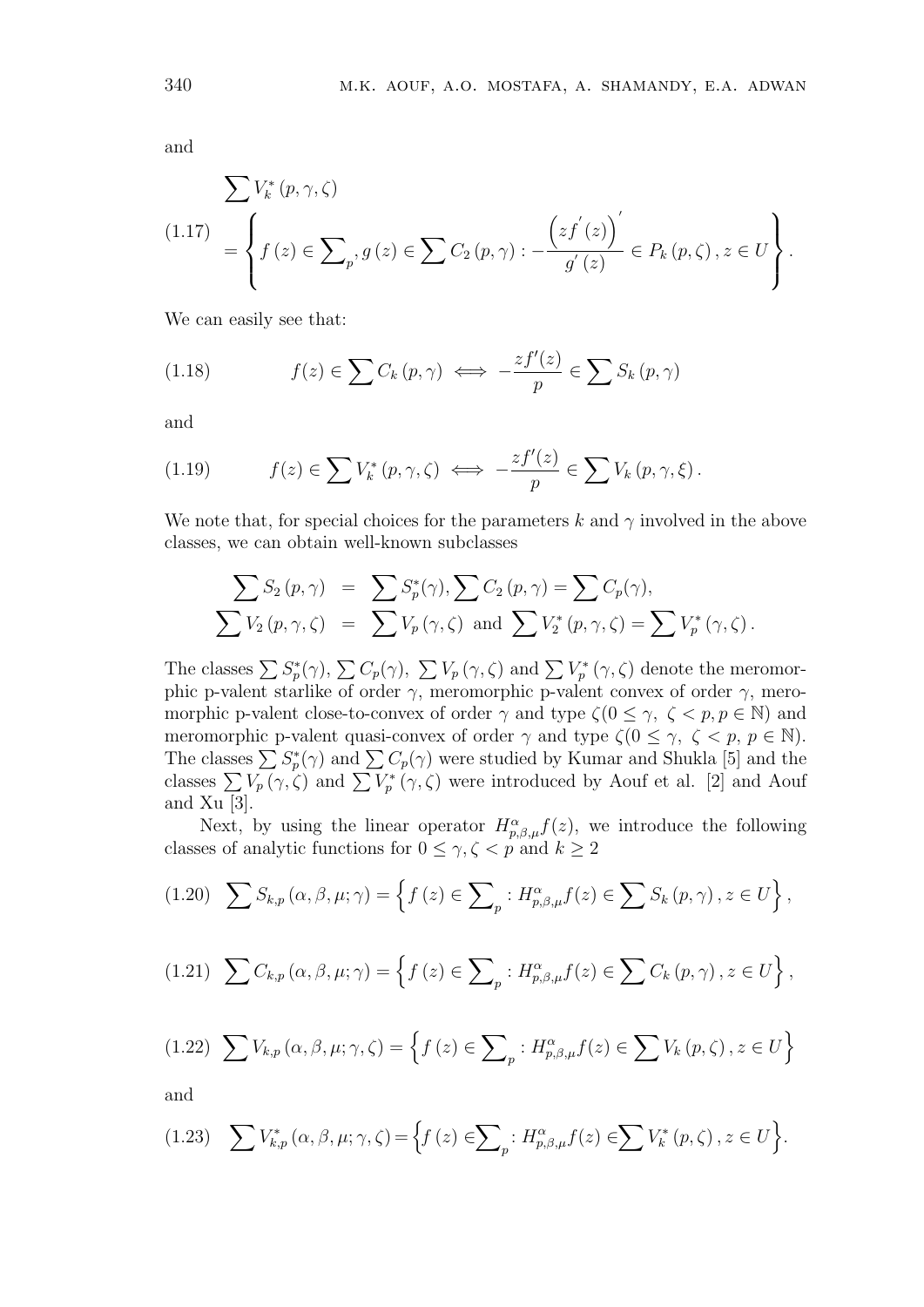We also note that

(1.24) 
$$
f(z) \in \sum C_{k,p}(\alpha,\beta,\mu;\gamma) \Leftrightarrow -\frac{zf'(z)}{p} \in \sum S_{k,p}(\alpha,\beta,\mu;\gamma)
$$

and

(1.25) 
$$
f(z) \in \sum V_{k,p}(\alpha,\beta,\mu;\gamma,\zeta) \Leftrightarrow -\frac{zf'(z)}{p} \in \sum V_{k,p}^*(\alpha,\beta,\mu;\gamma,\zeta).
$$

#### **2. Main results**

Unless otherwise mentioned, we shall assume in the reminder of this paper that,  $\alpha \geq 0, \ \mu > 0, \ \beta > -1, \ 0 \leq \gamma, \ \zeta < p, \ k \geq 2 \text{ and } z \in U.$ 

In order to prove our results, we need the following lemma.

**Lemma 1.** [6] Let  $u = u_1 + iu_2$  and  $v = v_1 + iv_2$  and  $\Phi(u, v)$  be a complex-valued *function satisfying the conditions:*

- (1)  $\Phi(u, v)$  *is continuous in a domain*  $D \in \mathbb{C}^2$ .
- (2)  $(0, 1) \in D$  *and*  $Re\Phi(1, 0) > 0$ .
- (3)  $\Re e \{\Phi(iu_2, v_1)\} > 0$  where  $(iu_2, v_1) \in D$  and  $v_1 \leq -\frac{1}{2}(1 + u_2^2)$ .

*If*  $h(z) = 1 + c_1 z + c_2 z^2 + \dots$  *is analytic in U such that*  $(h(z), zh'(z)) \in D$  *and*  $Re\{\Phi(h(z), zh'(z))\} > 0$  for  $z \in U$ , then  $Re\{h(z)\} > 0$  in U.

**Theorem 1.** *Let*  $0 \le \eta \le \gamma < p$  and  $\eta < \alpha + \beta + p$ , *then* 

(2.1) 
$$
\sum S_{k,p}(\alpha+1,\beta,\mu;\gamma) \subset \sum S_{k,p}(\alpha,\beta,\mu;\eta),
$$

*where*

(2.2) 
$$
\eta = \frac{2[2\gamma(\alpha+\beta+p)+p]}{1+2\alpha+2\beta+2p+2\gamma-\sqrt{[2(\alpha+\beta+\gamma+p)+1]^2-8[2\gamma(\alpha+\beta+p)+p]}}
$$

**Proof.** Let  $f(z) \in \sum S_{k,p} (\alpha + 1, \beta, \mu; \gamma)$  and

(2.3) 
$$
-\frac{z\left(H_{p,\beta,\mu}^{\alpha}f(z)\right)'}{H_{p,\beta,\mu}^{\alpha}f(z)} = H(z) = (p-\eta)h(z) + \eta,
$$

where

(2.4) 
$$
h(z) = \left(\frac{k}{4} + \frac{1}{2}\right)h_1(z) - \left(\frac{k}{4} - \frac{1}{2}\right)h_2(z),
$$

*.*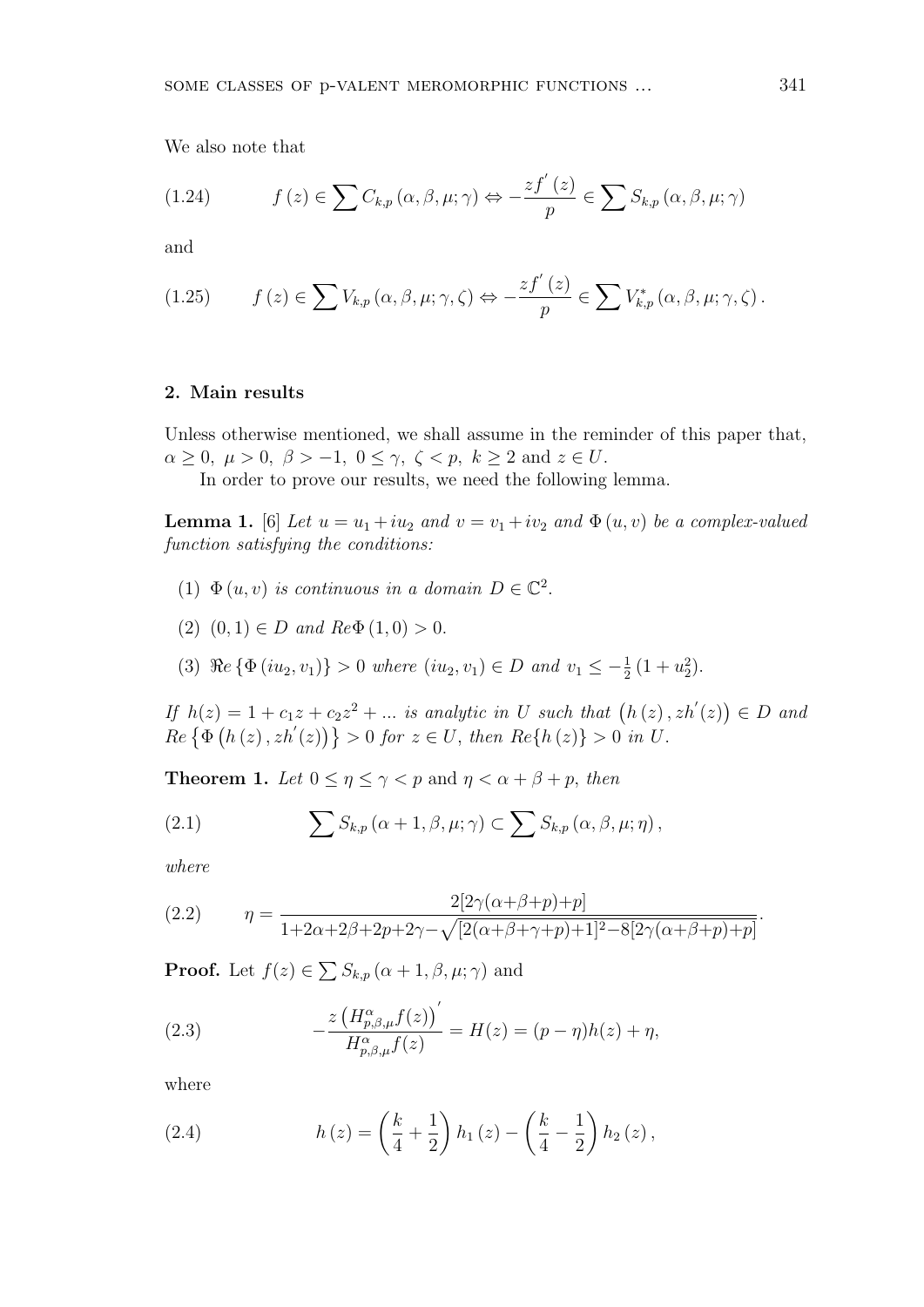*.*

where  $h_i(z)$   $(i = 1, 2)$  are analytic in *U* and  $h_i(0) = 1$   $(i = 1, 2)$ . Using (1.11) in (2.3) and differentiating the resulting equation with respect to *z*, we have

(2.5) 
$$
-\frac{z\left(H_{p,\beta,\mu}^{\alpha+1}f(z)\right)'}{H_{p,\beta,\mu}^{\alpha+1}f(z)} - \gamma = \eta - \gamma + (p-\eta)h(z) - \frac{(p-\eta)zh'(z)}{(p-\eta)h(z)+\eta-(\alpha+\beta+p)}
$$

Now, we will show that  $H(z) \in P_k(\gamma, p)$  or  $h_i(z) \in P$ . From (2.4) and (2.5) we have

$$
-\frac{z\left(H_{p,\beta,\mu}^{\alpha+1}f(z)\right)'}{H_{p,\beta,\mu}^{\alpha+1}f(z)} - \gamma = \left(\frac{k}{4} + \frac{1}{2}\right) \left\{\eta - \gamma + (p-\eta)h_1(z) - \frac{(p-\eta)zh_1'(z)}{(p-\eta)h_1(z) + \eta - (\alpha+\beta+p)}\right\}
$$

$$
-\left(\frac{k}{4} - \frac{1}{2}\right) \left\{\eta - \gamma + (p-\eta)h_2(z) - \frac{(p-\eta)zh_2'(z)}{(p-\eta)h_2(z) + \eta - (\alpha+\beta+p)}\right\},\,
$$

this implies that

$$
\operatorname{Re}\left\{\eta-\gamma+(p-\eta) h_i(z)-\frac{(p-\eta) \, z h_i'(z)}{(p-\eta) \, h_i(z)+\eta-(\alpha+\beta+p)}\right\}>0 \quad (i=1,2).
$$

We form the functional  $\Phi(u, v)$  by taking  $u = h_i(z)$ ,  $v = z h'_i(z)$ ,

(2.6) 
$$
\Phi(u, v) = \eta - \gamma + (p - \eta) u - \frac{(p - \eta) v}{(p - \eta) u + \eta - (\alpha + \beta + p)}.
$$

Clearly, the first two conditions of Lemma 1 are satisfied in the domain  $D \subseteq \mathbb{C} \setminus \frac{\eta - \alpha + \beta + p}{n - n}$  $\frac{\alpha + \beta + p}{\eta - p} \times \mathbb{C}$ . Now, we verify condition (iii) as follows:

$$
\begin{array}{rcl} \text{Re}\left\{\Phi\left(iu_2, v_1\right)\right\} & = & \left(\eta - \gamma\right) + \text{Re}\left\{-\frac{\left(p - \eta\right)u_1}{\left(p - \eta\right)iu_2 + \eta - \left(\alpha + \beta + p\right)}\right\} \\ \\ & \leq & \left(\eta - \gamma\right) - \frac{\left(p - \eta\right)\left(\alpha + \beta + p - \eta\right)\left(1 + u_2^2\right)}{2\left[\left(p - \eta\right)^2 u_2^2 + \left(\eta - \alpha - \beta - p\right)^2\right]} \\ \\ & = & \frac{A + Bu_2^2}{2C}, \end{array}
$$

where

A = 
$$
2(\eta - \gamma) (\eta - \alpha - \beta - p)^2 - (p - \eta) (\alpha + \beta + p - \eta)
$$
,  
\nB =  $2(\eta - \gamma) (p - \eta)^2 - (p - \eta) (\alpha + \beta + p - \eta)$ ,  
\nC =  $(p - \eta)^2 u_2^2 + (\eta - \alpha - \beta - p)^2$ .

We note that  $\text{Re} \{\Phi(iu_2, v_1)\} < 0$  if and only if  $A \leq 0$  and  $B < 0$ . From  $\eta$  as given by (2.2), we obtain  $A \leq 0$  and from  $0 \leq \eta \leq \gamma < p$  we have  $B < 0$ . Therefore applying Lemma 1,  $h_i(z) \in P(i = 1, 2)$  and consequently  $f \in \sum S_{k,p}(\alpha, \beta, \mu; \eta)$ .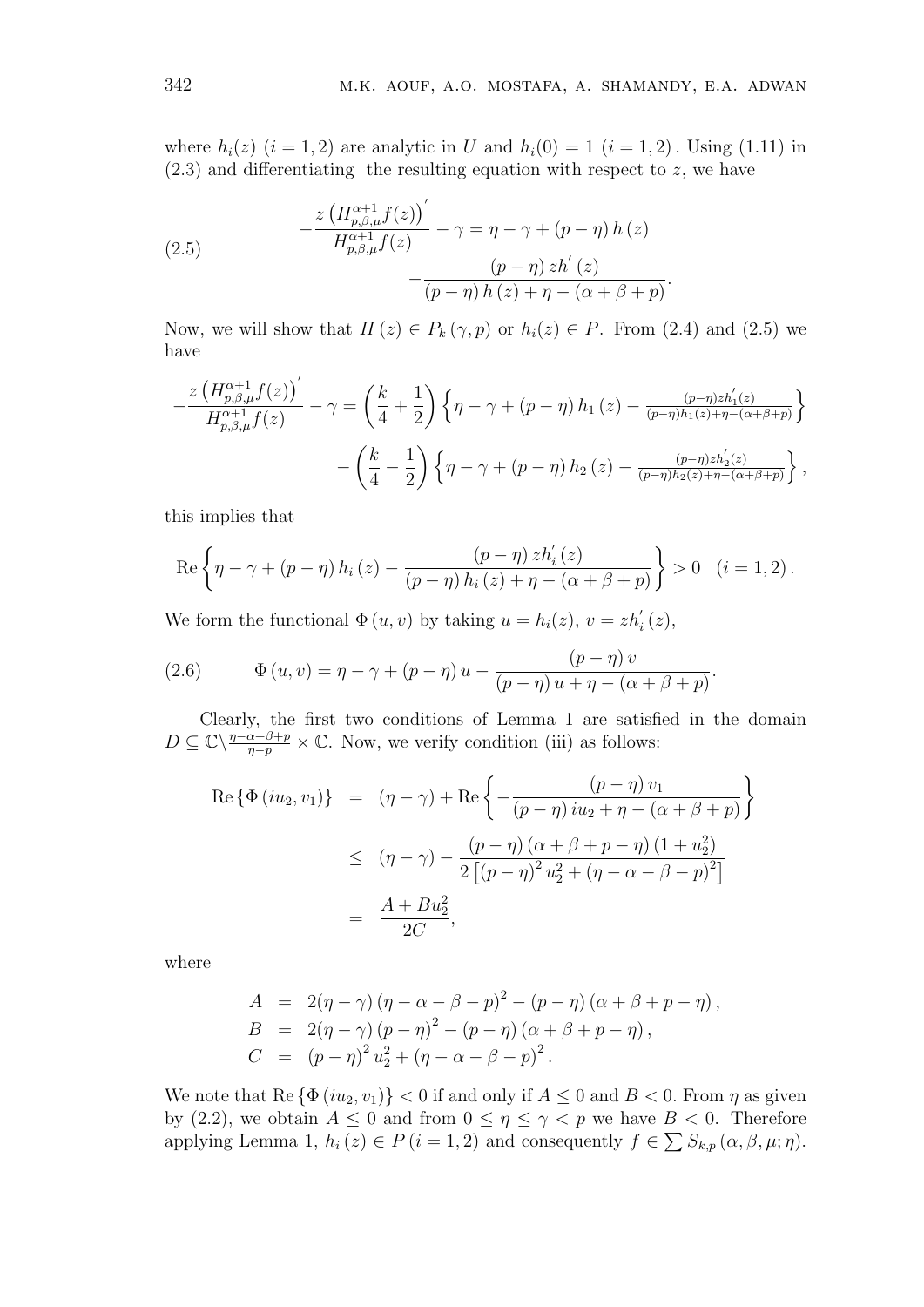This completes the proof of Theorem 1.

**Theorem 2.** Let  $0 \le \eta \le \gamma < p, \eta < \alpha + \beta + p$  and  $k \ge 2$ , then

(2.7) 
$$
\sum C_{k,p} (\alpha + 1, \beta, \mu; \gamma) \subset \sum C_{k,p} (\alpha, \beta, \mu; \eta).
$$

**Proof.** Applying (1*.*24) and Theorem 1, we observe that

$$
f(z) \in \sum C_{k,p} (\alpha + 1, \beta, \mu; \gamma)
$$
  
\n
$$
\iff -\frac{zf'(z)}{p} \in \sum S_{k,p} (\alpha, \beta, \mu; \gamma)
$$
  
\n
$$
\implies -\frac{zf'(z)}{p} \in \sum S_{k,p} (\alpha, \beta, \mu; \eta)
$$
  
\n
$$
\iff f(z) \in \sum C_{k,p} (\alpha, \beta, \mu; \eta),
$$

which evidently proves Theorem 2.

**Theorem 3***. Let*  $0 \leq \gamma, \zeta < p, \gamma < \alpha + \beta + p$  and  $k \geq 2$ , then

(2.8) 
$$
\sum V_{k,p}(\alpha+1,\beta,\mu;\gamma,\zeta) \subset \sum V_{k,p}(\alpha,\beta,\mu;\gamma,\zeta).
$$

**Proof.** Let  $f(z) \in \sum V_{k,p} (\alpha + 1, \beta, \mu; \gamma, \zeta)$ . Then, in view of the definition of the class  $\sum V_{k,p} (\alpha+1,\beta,\mu;\gamma,\zeta)$ , there exists a function  $g(z) \in \sum S_{2,p} (\alpha+1,\beta,\mu;\gamma)$ such that

$$
-\frac{z\left(H_{p,\beta,\mu}^{\alpha+1}f(z)\right)'}{H_{p,\beta,\mu}^{\alpha+1}g(z)} \in P_k\left(\zeta,p\right) \quad (z \in U).
$$

Now let

(2.9) 
$$
-\frac{z\left(H_{p,\beta,\mu}^{\alpha}f(z)\right)'}{H_{p,\beta,\mu}^{\alpha}g(z)} = G(z) = (p-\zeta) h(z) + \zeta,
$$

where  $h(z)$  is given by  $(2.4)$ . Using  $(1.11)$  in  $(2.9)$ , we have

(2.10)  
\n
$$
(\alpha + \beta) H_{p,\beta,\mu}^{\alpha+1} f(z) - (\alpha + \beta + p) H_{p,\beta,\mu}^{\alpha} f(z)
$$
\n
$$
= -[(p - \zeta) h(z) + \zeta] H_{p,\beta,\mu}^{\alpha} g(z).
$$

Differentiating  $(2.10)$  with respect to *z* and multiplying by *z*, we obtain

(2.11) 
$$
(\alpha + \beta) z (H_{p,\beta,\mu}^{\alpha+1} f(z))' - (\alpha + \beta + p) z (H_{p,\beta,\mu}^{\alpha} f(z))'
$$

$$
= -(p - \zeta) zh'(z) H_{p,\beta,\mu}^{\alpha} g(z) - [(p - \zeta) h(z) + \zeta] z (H_{p,\beta,\mu}^{\alpha} g(z))'.
$$

Since  $g(z) \in \sum S_{2,p} (\alpha + 1, \beta, \mu; \gamma)$ , by Theorem 1,  $g(z) \in \sum S_{2,p} (\alpha, \beta, \mu; \gamma)$ , then we have

$$
-\frac{z\left(H^{\alpha}_{p,\beta,\mu}g(z)\right)'}{H^{\alpha}_{p,\beta,\mu}g(z)} = (p-\gamma)q(z) + \gamma,
$$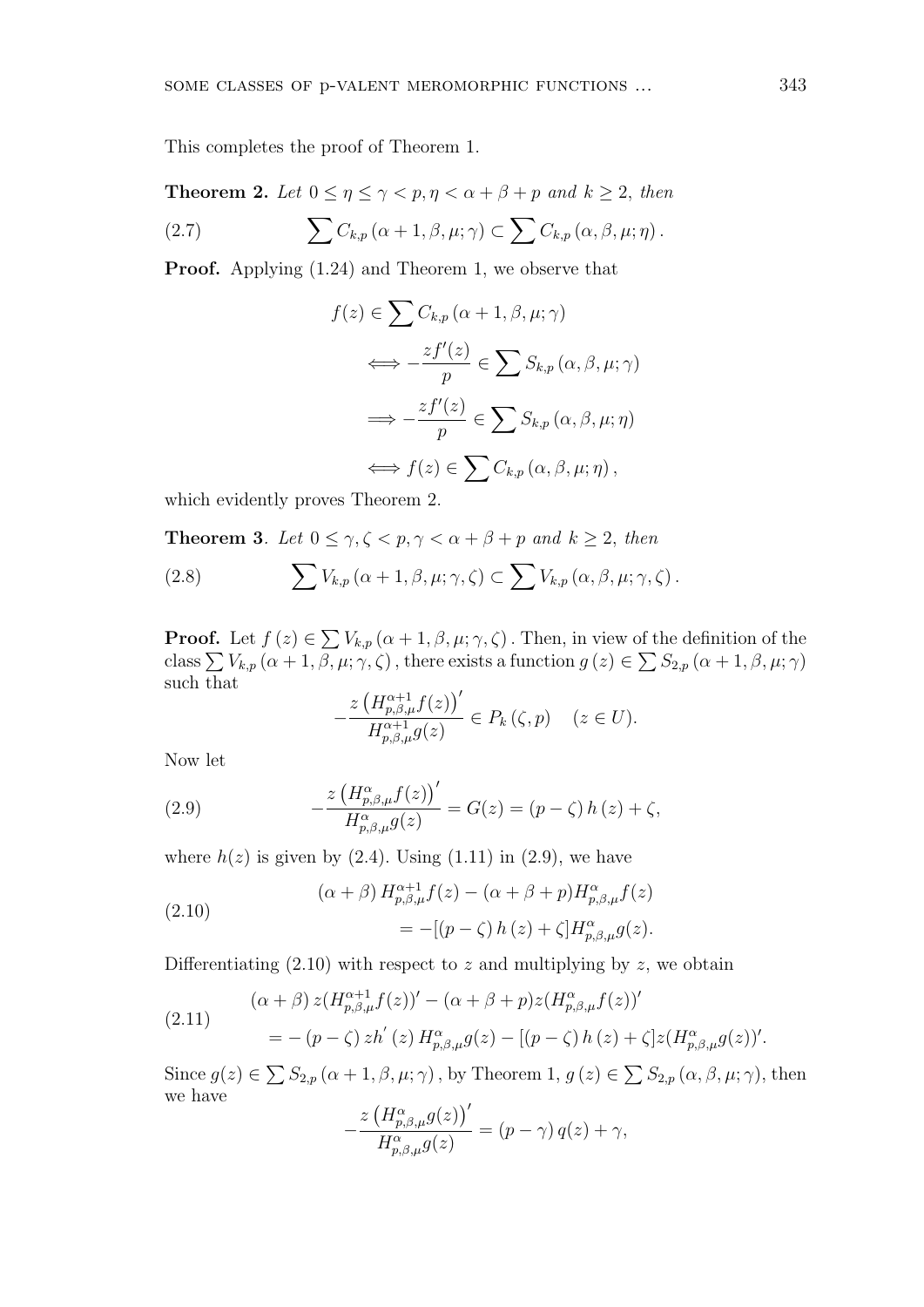where  $q(z) = 1 + c_1 z + c_2 z^2 + \dots$  is analytic in *U* with  $q(0) = 1$ . Then by using  $(1.11)$ , we have

(2.12) 
$$
-(\alpha+\beta)\frac{H_{p,\beta,\mu}^{\alpha+1}g(z)}{H_{p,\beta,\mu}^{\alpha}g(z)}=(p-\gamma)q(z)+\gamma-(\alpha+\beta+p).
$$

From  $(2.11)$  and  $(2.12)$ , we obtain

$$
(2.13)\quad -\frac{z\left(H_{p,\beta,\mu}^{\alpha+1}f\left(z\right)\right)'}{H_{p,\beta,\mu}^{\alpha+1}g(z)}-\zeta=\left(p-\zeta\right)h\left(z\right)-\frac{\left(p-\zeta\right)zh'\left(z\right)}{\left(p-\gamma\right)q\left(z\right)+\gamma-\left(\alpha+\beta+p\right)}.
$$

Now, we will show that  $G(z) \in P_k(\zeta, p)$  or  $h_i(z) \in P$ ,  $i = 1, 2$ . From (2.4) and  $(2.13)$  we have

$$
-\frac{z\left(H_{p,\beta,\mu}^{\alpha+1}f\left(z\right)\right)'}{H_{p,\beta,\mu}^{\alpha+1}g(z)}-\zeta
$$
  
=
$$
\left(\frac{k}{4}+\frac{1}{2}\right)\left\{(p-\zeta)h_1\left(z\right)-\frac{(p-\zeta)zh_1'(z)}{(p-\gamma)q(z)+\gamma-(\alpha+\beta+p)}\right\}
$$
  

$$
-\left(\frac{k}{4}-\frac{1}{2}\right)\left\{(p-\zeta)h_2\left(z\right)-\frac{(p-\zeta)zh_2'(z)}{(p-\gamma)q(z)+\gamma-(\alpha+\beta+p)}\right\},\right.
$$

this implies that

$$
\operatorname{Re}\left\{\left(p-\zeta\right)h_i\left(z\right)-\frac{\left(p-\zeta\right)zh'_i(z)}{\left(p-\gamma\right)q(z)+\gamma-\left(\alpha+\beta+p\right)}\right\}>0\quad(z\in U;i=1,2).
$$

We form the functional  $\Phi(u, v)$  by choosing  $u = h_i(z)$ ,  $v = z h'_i(z)$ ,

$$
\Phi(u,v) = (p - \zeta) u - \frac{(p - \zeta) v}{(p - \gamma) q(z) + \gamma - (\alpha + \beta + p)}.
$$

Clearly, the first two conditions of Lemma 1 are satisfied in the domain  $D \subseteq \mathbb{C} \backslash Q^* \times \mathbb{C}$ , where  $Q^* =$  $\sqrt{ }$  $z \in \mathbb{C}$  and  $\text{Re}(q(z)) = q_1 >$  $\gamma$  *−* ( $\alpha$  +  $\beta$  +  $p$ ) *γ − p*  $\lambda$ and  $q(z) = q_1 + iq_2.$ 

Now, we verify the condition (iii) as follows:

Re 
$$
\{\Phi(iu_2, v_1)\}\
$$
 = Re  $\left\{-\frac{(p-\zeta) v_1}{(p-\gamma) (q_1 + iq_2) + \gamma - (\alpha + \beta + p)}\right\}$   
\n $\leq -\frac{[(\alpha + \beta + p - \gamma) - (p-\gamma) q_1] (p-\zeta) (1+u_2^2)}{2 \{[(p-\gamma) q_1 + \gamma - \alpha - \beta - p]^2 + [(p-\gamma) q_2]^2\}}$ .  
\n $\leq 0.$ 

By applying Lemma 1,  $h_i(z) \in P$  ( $i = 1, 2$ ) and, consequently,

$$
f(z) \in \sum V_{k,p}(\alpha+1,\beta,\mu;\gamma,\zeta).
$$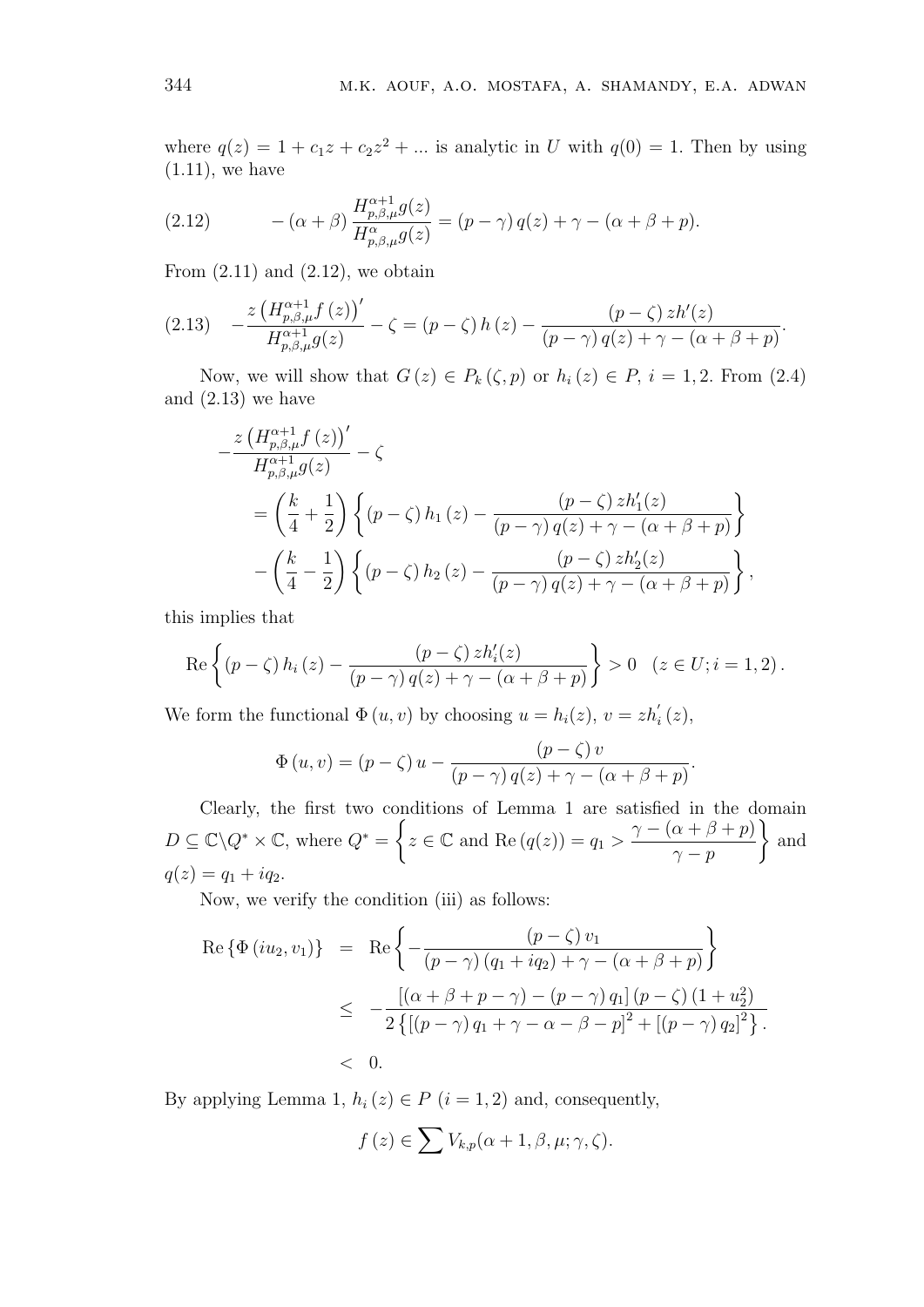This completes the proof of Theorem 3.

**Theorem 4.** *Let*  $0 \leq \gamma, \lambda < p, \gamma < \alpha + \beta + p$  *and*  $k \geq 2$ *, then* 

(2.14) 
$$
\sum V_{k,p}^*(\alpha+1,\beta,\mu;\gamma,\zeta) \subset \sum V_{k,p}^*(\alpha,\beta,\mu;\gamma,\zeta).
$$

**Proof.** Applying (1*.*25) and Theorem 3, we observe that

$$
f(z) \in \sum V_{k,p}^* (\alpha + 1, \beta, \mu; \gamma, \zeta)
$$
  

$$
\iff -\frac{zf'(z)}{p} \in \sum V_{k,p} (\alpha + 1, \beta, \mu; \gamma, \zeta)
$$
  

$$
\iff -\frac{zf'(z)}{p} \in \sum V_{k,p} (\alpha, \beta, \mu; \gamma, \zeta)
$$
  

$$
\iff f(z) \in \sum V_{k,p}^* (\alpha, \beta, \mu; \gamma, \zeta),
$$

which, evidently, proves Theorem 4.

In [5], Kumar and Shukla defined the familiar integral operator  $F_{\nu,p}(f)(z)$ as follows:

(2.15)  

$$
F_{\nu,p}(f)(z) = \frac{\nu}{z^{\nu+p}} \int_{0}^{z} t^{\nu+p-1} f(t) dt \qquad (\nu > 0)
$$

$$
= z^{-p} + \sum_{n=1}^{\infty} \frac{\nu}{\nu+n} a_{n-p} z^{n-p}.
$$

It follows that:

$$
(2.16) \t z(H_{p,\beta,\mu}^{\alpha}F_{\nu,p}(f)(z))' = \nu H_{p,\beta,\mu}^{\alpha}f(z) - (\nu + p)H_{p,\beta,\mu}^{\alpha}F_{\nu,p}(f)(z) \ (\nu > 0).
$$

**Theorem 5.** *If*  $0 \le \gamma < p$ *,*  $k \ge 2$  *and*  $f \in \sum S_{k,p}(\alpha, \beta, \mu; \gamma)$ *, then* 

$$
F_{\nu,p}(f)(z) \in \sum S_{k,p}(\alpha,\beta,\mu;\gamma) \quad (\nu > 0).
$$

**Proof.** Let  $f \in \sum S_{k,p} (\alpha, \beta, \mu; \gamma)$  and set

(2.17) 
$$
-\frac{z\left(H_{p,\beta,\mu}^{\alpha}F_{\nu,p}(f)(z)\right)'}{H_{p,\beta,\mu}^{\alpha}F_{\nu,p}(f)(z)}=M(z)=(p-\gamma)h(z)+\gamma,
$$

where  $h(z)$  is given by (2.4). Using (2.16) and (2.17), we have

(2.18) 
$$
\nu \frac{H_{p,\beta,\mu}^{\alpha}f(z)}{H_{p,\beta,\mu}^{\alpha}F_{\nu,p}(f)(z)} = -(p-\gamma)h(z) - \gamma + \nu + p.
$$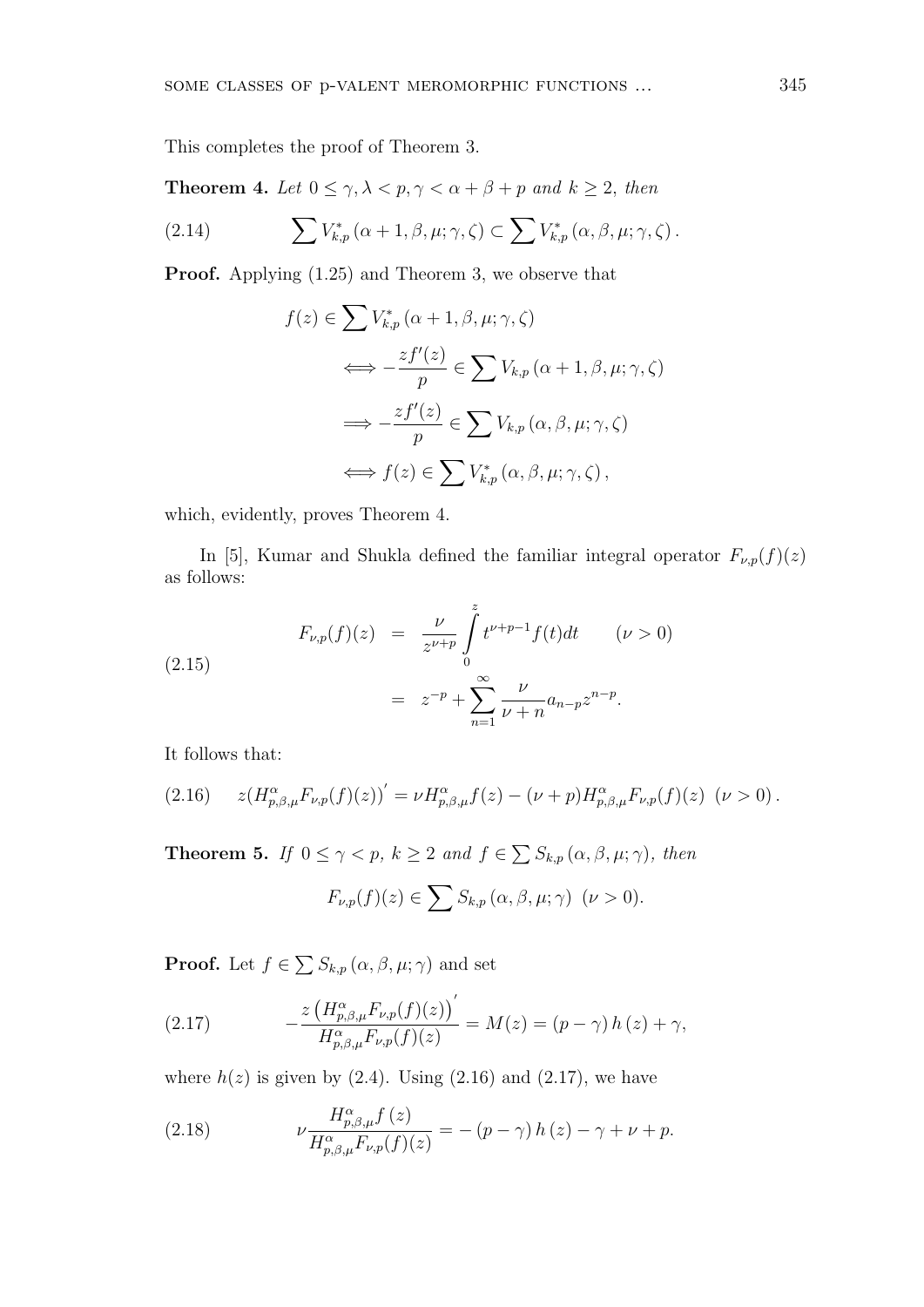Taking the logarithmic differentiation on both sides of (2*.*18) with respect to *z* and multiplying by *z*, we have

$$
(2.19) \qquad -\frac{z\left(H_{p,\beta,\mu}^{\alpha}f\left(z\right)\right)'}{H_{p,\beta,\mu}^{\alpha}f\left(z\right)}-\gamma=\left(p-\gamma\right)h\left(z\right)+\frac{\left(p-\gamma\right)zh'\left(z\right)}{\left(p-\gamma\right)h\left(z\right)+\gamma-\left(\nu+p\right)}.
$$

Now, we will show that  $M(z) \in P_k(\gamma, p)$  or  $h_i(z) \in P$ . From (2.4) and (2.19) we have

$$
-\frac{z\left(H_{p,\beta,\mu}^{\alpha}f(z)\right)'}{H_{p,\beta,\mu}^{\alpha}f(z)}-\gamma = \left(\frac{k}{4}+\frac{1}{2}\right)\left\{\left(p-\gamma\right)h_1\left(z\right)-\frac{(p-\gamma)zh_1'(z)}{(p-\gamma)h_1(z)+\gamma-(\nu+p)}\right\}
$$

$$
-\left(\frac{k}{4}-\frac{1}{2}\right)\left\{\left(p-\gamma\right)h_2\left(z\right)-\frac{(p-\gamma)zh_2'(z)}{(p-\gamma)h_2(z)+\gamma-(\nu+p)}\right\},\,
$$

this implies that

$$
(2.20)\ \operatorname{Re}\left\{(p-\gamma)\,h_i\,(z)-\frac{(p-\gamma)\,zh_i'(z)}{(p-\gamma)\,h_i\,(z)+\gamma-(\nu+p)}\right\}>0\quad(z\in U;i=1,2)\,.
$$

We form the functional  $\Phi(u, v)$  by choosing  $u = h_i(z)$ ,  $v = z h'_i(z)$ ,

$$
\Phi(u,v) = (p - \gamma) u - \frac{(p - \gamma) v}{(p - \gamma) u + \gamma - (\nu + p)}.
$$

Then, clearly,  $\Phi(u, v)$  satisfies all the conditions of Lemma 1. Hence  $h_i(z) \in P$  $(i = 1, 2)$  and consequently  $h(z) \in P_k$  for  $z \in U$ , which implies that  $F_{\nu,p}(f)(z) \in P_k$  $\sum S_{k,p}(\alpha,\beta,\mu;\gamma)$ . This completes the proof of Theorem 5.

Next, we derive an inclusion property for the subclass  $\sum C_{k,p} (\alpha, \beta, \mu; \gamma)$  involving  $F_{\nu,p}(f)(z)$ , which is given by the following theorem.

**Theorem 6.** *If*  $0 \le \gamma < p$ *,*  $k \ge 2$ *,*  $\nu > 0$  *and*  $f \in \sum C_{k,p} (\alpha, \beta, \mu; \gamma)$ *, then*  $F_{\nu,p}(f)(z) \in \sum C_{k,p} (\alpha, \beta, \mu; \gamma).$ 

**Proof.** By applying Theorem 5, it follows that

$$
f \in \sum C_{k,p} (\alpha, \beta, \mu; \gamma)
$$
  
\n
$$
\iff -\frac{zf'}{p} \in \sum S_{k,p} (\alpha, \beta, \mu; \gamma)
$$
  
\n
$$
\implies F_{\nu,p}(f)(z) \left( -\frac{zf'}{p} \right) \in \sum S_{k,p} (\alpha, \beta, \mu; \gamma)
$$
  
\n
$$
\iff -\frac{z (F_{\nu,p}(f)(z))'}{p} \in \sum S_{k,p} (\alpha, \beta, \mu; \gamma)
$$
  
\n
$$
\iff F_{\nu,p}(f)(z) \in \sum C_{k,p} (\alpha, \beta, \mu; \gamma).
$$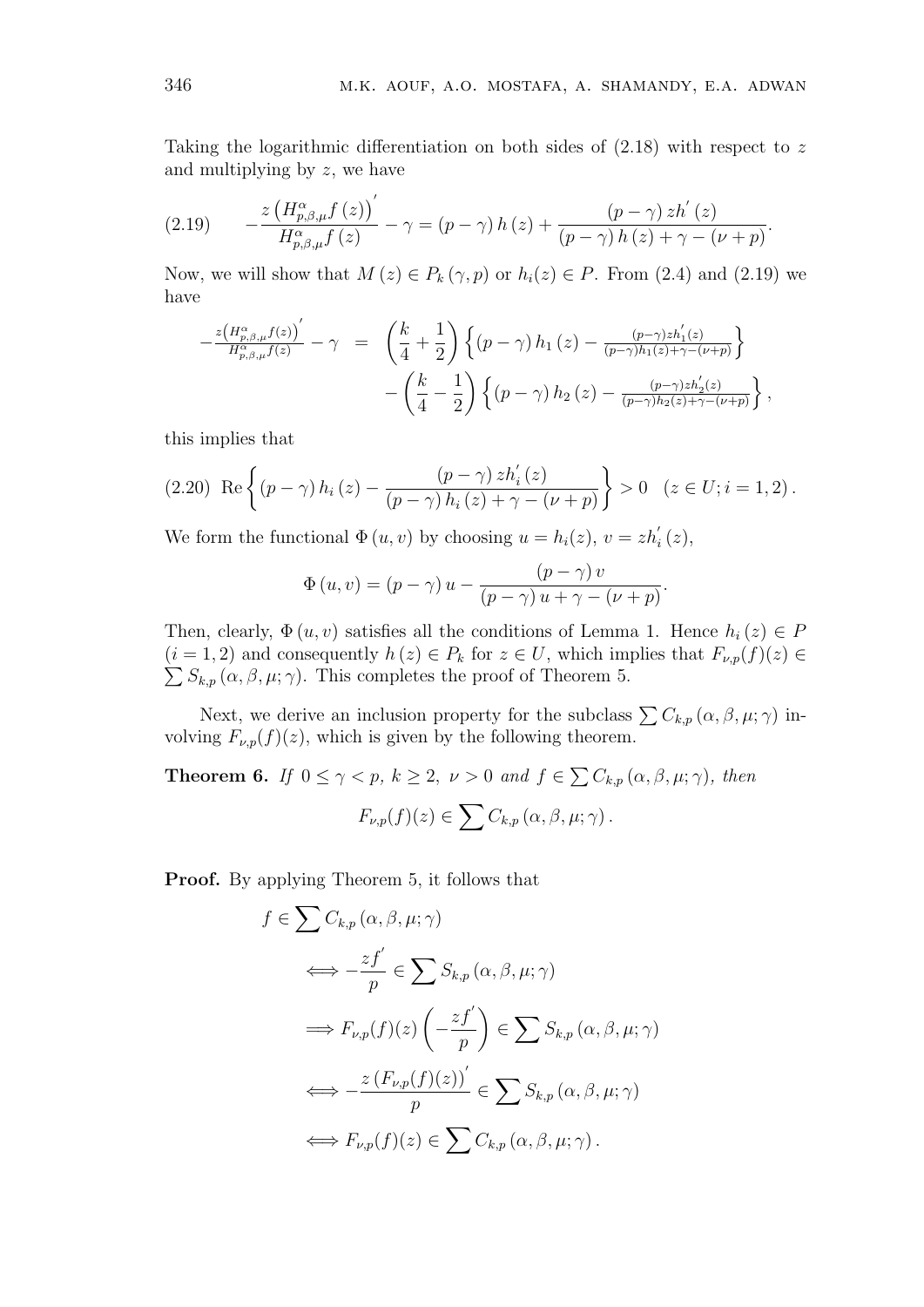This completes the proof of Theorem 6.

Using  $(2.16)$  instead of  $(1.11)$  and the techniques of the proof of Theorems 3 and 4, respectively, we can prove the following theorems, respectively.

**Theorem 7.** *If*  $0 \le \gamma, \zeta < p$ ,  $k \ge 2$ ,  $\nu \ge 0$  *and*  $f \in \sum V_{k,p} (\alpha, \beta, \mu; \gamma, \zeta)$ , *then* 

$$
F_{\nu,p}(f)(z) \in \sum V_{k,p}(\alpha,\beta,\mu;\gamma,\zeta).
$$

**Theorem 8.** *If*  $0 \le \gamma, \zeta < p$ ,  $k \ge 2$ ,  $\nu \ge 0$  *and*  $f \in \sum V_{k,p}^* (\alpha, \beta, \mu; \gamma, \zeta)$ , *then* 

$$
F_{\nu,p}(f)(z) \in \sum V_{k,p}^*(\alpha,\beta,\mu;\gamma,\zeta).
$$

#### **Remark 1.**

- (i) Using  $(1.12)$  instead of  $(1.11)$ , in our results, we can obtain new results corresponding to the operator  $H^{\alpha}_{p,\beta,\mu}$ .
- (ii) Putting  $\mu = 1$ , in the above results, we obtain the corresponding results for different classes associated with the operator  $H^{\alpha}_{p,\beta}$  defined in (1.13).

**Acknowledgements.** The authors would like to thank the referees of the paper for their helpful suggestions.

## **References**

- [1] Aouf, M.K., *A generalized of functions with real part bounded in the mean on the unit disc*, Math. Japon., 33 (2) (1988), 175-182.
- [2] AOUF, M.K., SHAMANDY, A., MOSTAFA, A.O. and EL-EMAM, F.Z., *Some inclusion relationships and integral-preserving properties of certain subclasses of p-valent meromorphic functions associated with a family of linear operator*, Math. Slovaca , 62 (3) (2012), 487-500.
- [3] Aouf, M.K. and Xu, N.E., *Some inclusion relationships and integralpreserving properties of certain subclasses of p-valent meromorphic functions*, Comput. Math. Appl., 61 (2011), 642-650.
- [4] AQLAN, E., JAHANGIRI, J.M. and KULKARNI, S.R., *Certain integral operators applied to meromorphic p-valent functions*, J. Nat. Geom., 24 (2003), 111-120.
- [5] Kumar, V. and Shukla, S.L., *Certain integrals for classes of p-valent meromorphic functions*, Bull. Austral. Math. Soc., 25 (1982), 85-97.